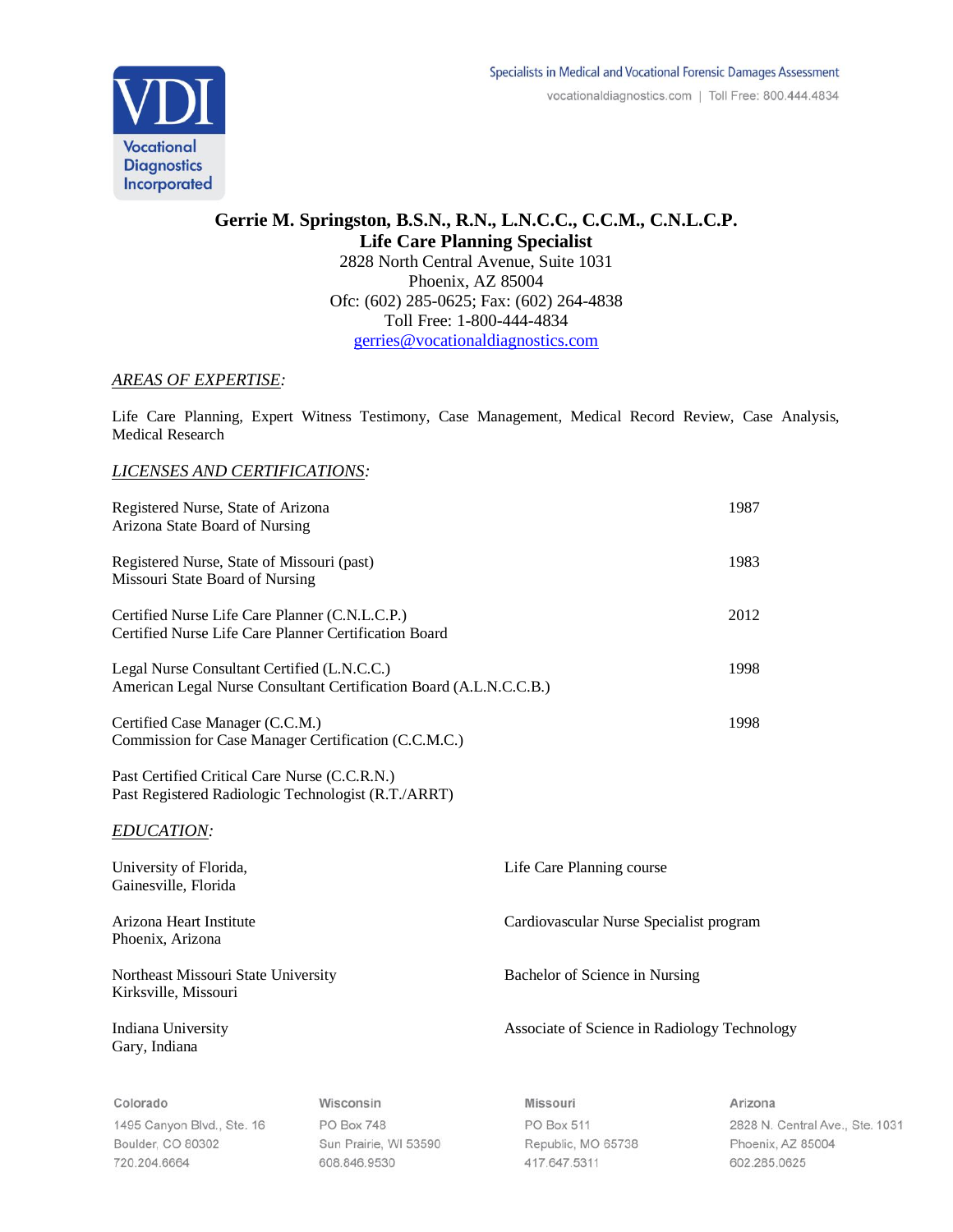## CURRICULUM VITAE OF GERRIE M. SPRINGSTON, B.S.N., R.N., L.N.C.C., C.C.M., C.N.L.C.P. REVISED: FEBRUARY 16, 2022 PAGE 2 of 3

### *PROFESSIONAL EXPERIENCE:*

| Vocational Diagnostics, Inc.                                  |                                                            |                                     |
|---------------------------------------------------------------|------------------------------------------------------------|-------------------------------------|
| Phoenix, Arizona                                              | Life Care Planning Specialist<br>Senior Life Care Planner  | $01/18$ – Present<br>$2012 - 12/17$ |
|                                                               | <b>Nurse Consultant Supervisor</b>                         | $2008 - 2011$                       |
|                                                               | <b>Senior Nurse Consultant</b>                             | $1999 - 2007$                       |
|                                                               | Nurse Consultant                                           | $11/94 - 1998$                      |
| Sandy's Consulting Services, Inc.<br>Tempe, Arizona           | <b>Medical Case Manager</b>                                | 1994                                |
| Valder Law Offices<br>Phoenix, Arizona                        | Legal Nurse Consultant                                     | 1994                                |
| <b>Timbanard &amp; Page</b><br>Phoenix, Arizona               | Legal Nurse Consultant                                     | $1992 - 1993$                       |
| Humana Hospital<br>Phoenix, Arizona                           | Staff / Charge Nurse<br>Cardiovascular Intensive Care Unit | $1987 - 1992$                       |
| Kirksville Osteopathic Medical Center<br>Kirksville, Missouri | Staff / Relief Charge Nurse<br>Intensive Care Unit         | $1983 - 1987$                       |

### *EXPERT WITNESS QUALIFICATION:*

Qualified in areas of Life Care Planning and/or Case Management by:

- Superior Court Maricopa County, Arizona
- Superior Court Coconino County, Arizona
- District Court Clark County, Nevada
- District Court Denver County, Colorado
- Superior Court Riverside County, California
- Federal Court District of Nevada

#### *PROFESSIONAL MEMBERSHIPS AND AFFILIATIONS:*

- American Association of Nurse Life Care Planners (Peer Review Committee for the Journal of Nurse Life Care Planning)
- American Association of Legal Nurse Consultants (Board of Directors, Secretary Phoenix Chapter, 2012-2021)
- International Association of Rehabilitation Professionals (IARP)
- International Academy of Life Care Planners (IALCP)

#### *PRESENTATIONS:*

- "A Look At Life Care Planning," Presented at the American Association of Legal Nurse Consultants, Phoenix Chapter, March 10, 2015;
- "In Depth View of Life Care Plans Damages Assessment," Presented at National Business Institute Seminar (Live), Phoenix, AZ, June 24, 2016;
- "Introduction to Life Care Planning," Presented at Arizona Paralegal Association's Annual Legal Conference, May 12, 2017;